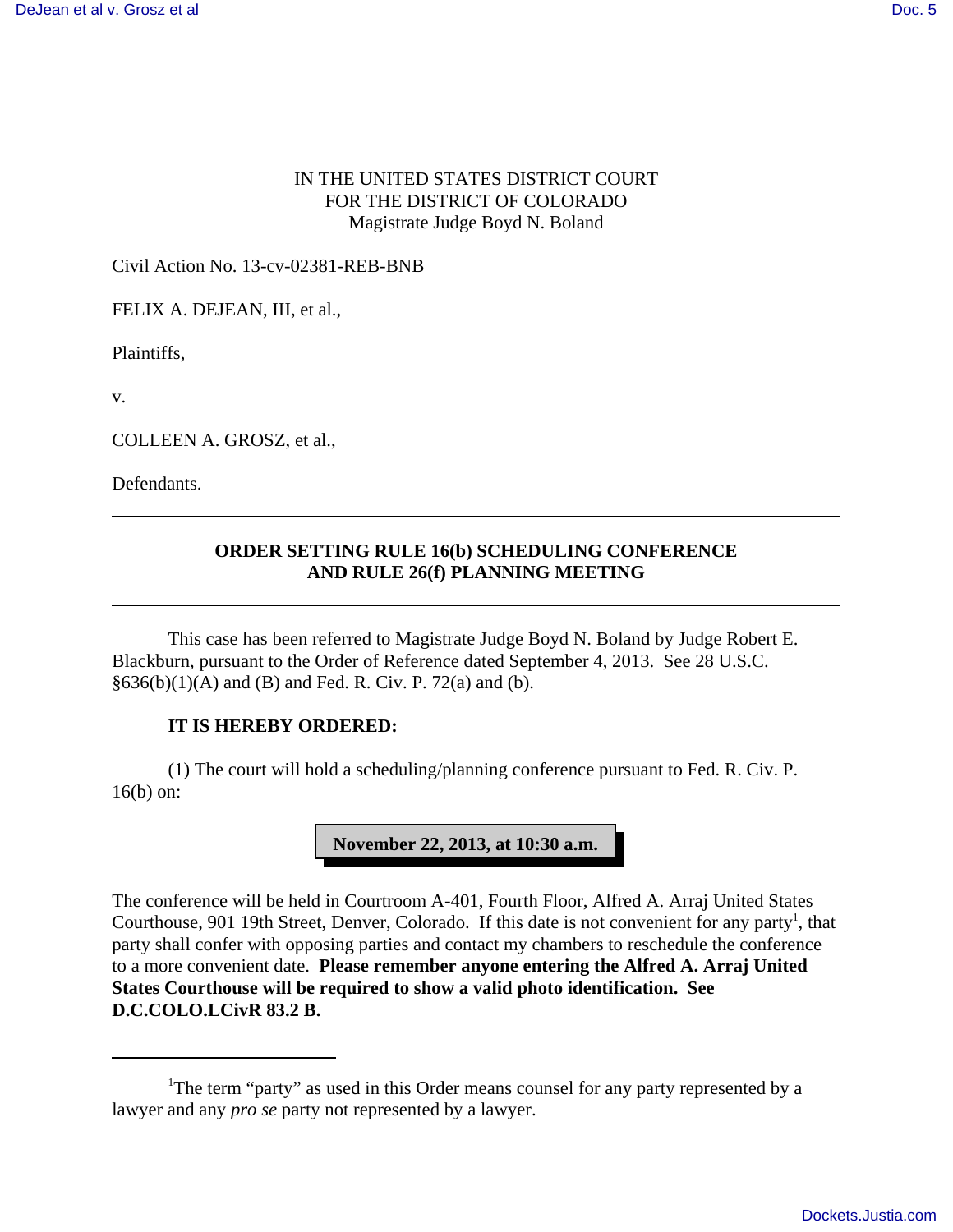A copy of the instructions for the preparation of a scheduling order and a form of scheduling order can be downloaded from the court's website at www.cod.uscourts.gov. (Click on "Forms" in the blue box at the left side of the screen and scroll down under the **Civil** section to the bold heading "Standardized Order Forms"). Parties shall prepare the proposed scheduling order in accordance with the court's form.

The parties shall submit their proposed scheduling order, pursuant to District of Colorado Electronic Case Filing ("ECF") Procedures V.5.1, including a copy of the proposed scheduling order in a WordPerfect or Word format sent via e-mailed to Boland\_Chambers@cod.uscourts.gov, all as required by ECF Procedure V.5.1. 5.12(A)(2) and  $5.12(B)(1)$  and  $(2)$ , on or before:

**November 15, 2013**

Attorneys and/or parties not participating in ECF shall submit their proposed scheduling order on paper to the Clerk's Office. However, if any party in the case is participating in ECF, it is the responsibility of that party to submit the proposed scheduling order pursuant to the District of Colorado ECF Procedures.

The plaintiff shall notify all parties who have not yet entered an appearance of the date and time of the scheduling/planning conference and provide a copy of this Order to those parties.

(2) In preparation for the scheduling/planning conference, the parties are directed to confer in accordance with Fed. R. Civ. P. 26(f) on or before:

**November 1, 2013**

The court encourages the parties to meet face to face, but if that is not possible, the parties may meet by telephone conference. All parties are jointly responsible for arranging and attending the Rule 26(f) meeting.

During the Rule 26(f) meeting, the parties shall discuss the nature and basis of their claims and defenses and the possibilities for a prompt settlement or resolution of the case; make or arrange for the disclosures required by Rule 26(a)(1); and develop their proposed scheduling/discovery plan. The parties should also discuss the possibility of informal discovery, such as conducting joint interviews with potential witnesses, joint meetings with clients, depositions via telephone, or exchanging documents outside of formal discovery.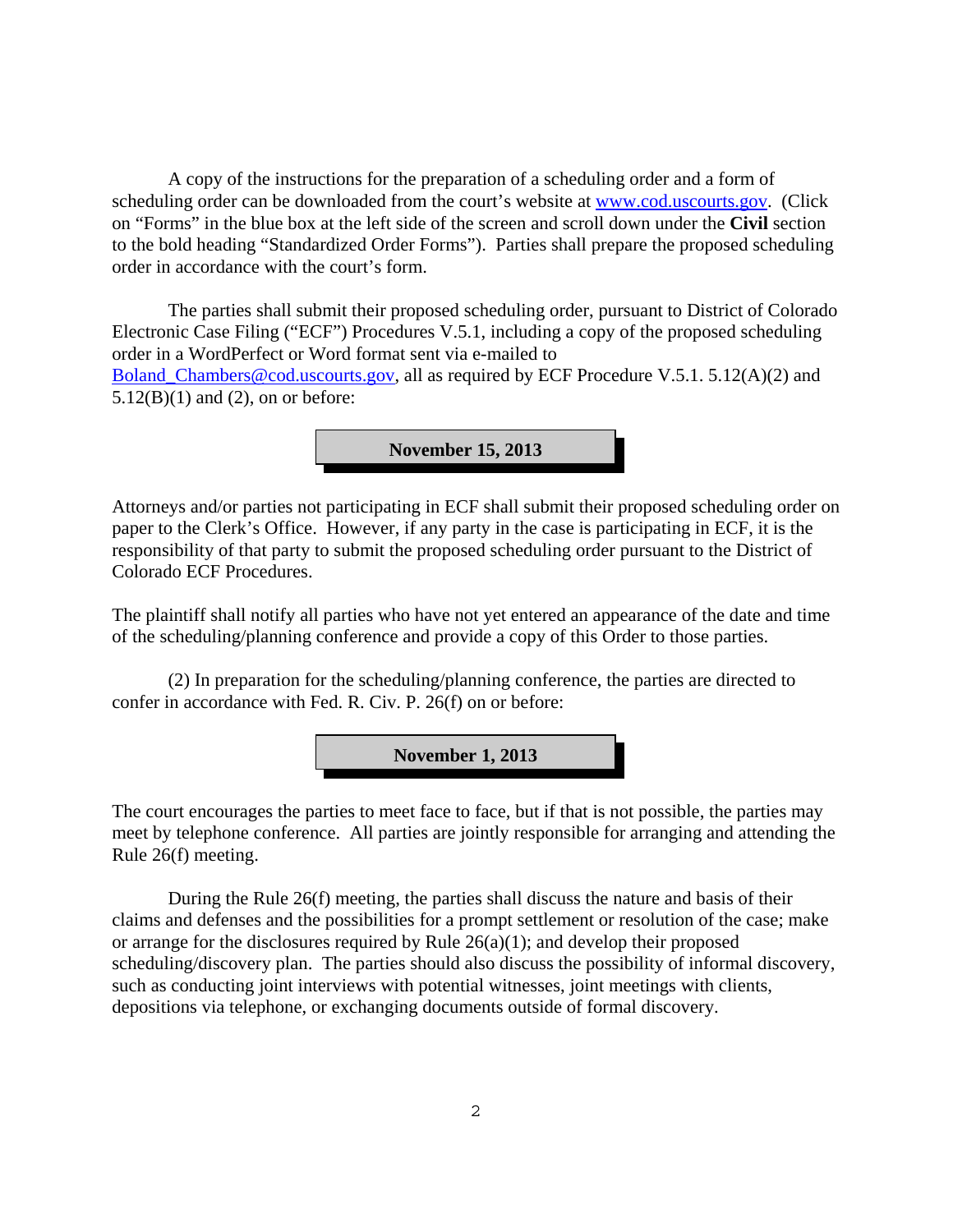In those cases in which (i) the parties' substantive allegations involve extensive computer-generated records; (ii) a substantial amount of disclosure or discovery will involve information or records in electronic form (i.e., e-mail, word processing, databases); (iii) expert witnesses will develop testimony based in large part on computer data and/or modeling; or (iv) any party plans to present a substantial amount of evidence in digital form at trial, the parties shall confer regarding steps they can take to preserve computer records and data, facilitate computer-based discovery, resolve privilege issues, limit discovery costs and delay, and avoid discovery disputes relating to electronic discovery. The parties shall be prepared to discuss these issues, as appropriate, in the proposed scheduling order and at the scheduling/planning conference.

These are the minimum requirements for the Rule 26(f) meeting. The parties are encouraged to have a comprehensive discussion and are required to approach the meeting cooperatively and in good faith. The parties are reminded that the purpose of the Rule 26(f) meeting is to expedite the disposition of the action, discourage wasteful pretrial activities, and improve the quality of any eventual trial through more thorough preparation. The discussion of claims and defenses shall be a substantive, meaningful discussion.

The parties are reminded that pursuant to Fed. R. Civ. P. 26(d) no discovery shall be sought prior to the Rule 26(f) meeting.

(3) The parties shall comply with the mandatory disclosure requirements of Fed. R. Civ. P.  $26(a)(1)$  on or before:

**November 15, 2013**

Counsel and parties are reminded that the mandatory disclosure requirements encompass computer-based evidence which may be used to support claims or defenses. Mandatory disclosures must be supplemented by the parties consistent with the requirements of Fed. R. Civ. P. 26(e). Mandatory disclosures and supplementation are not to be filed with the Clerk of the Court.

(4) All parties are expected to be familiar with the Local Rules of Practice for the District of Colorado. Copies are available from the Clerk of the Court, United States District Court for the District of Colorado, or through the District Court's web site: www.cod.uscourts.gov. All out-of-state counsel shall comply with D.C.COLO.LCivR 83.3 prior to the scheduling/planning conference.